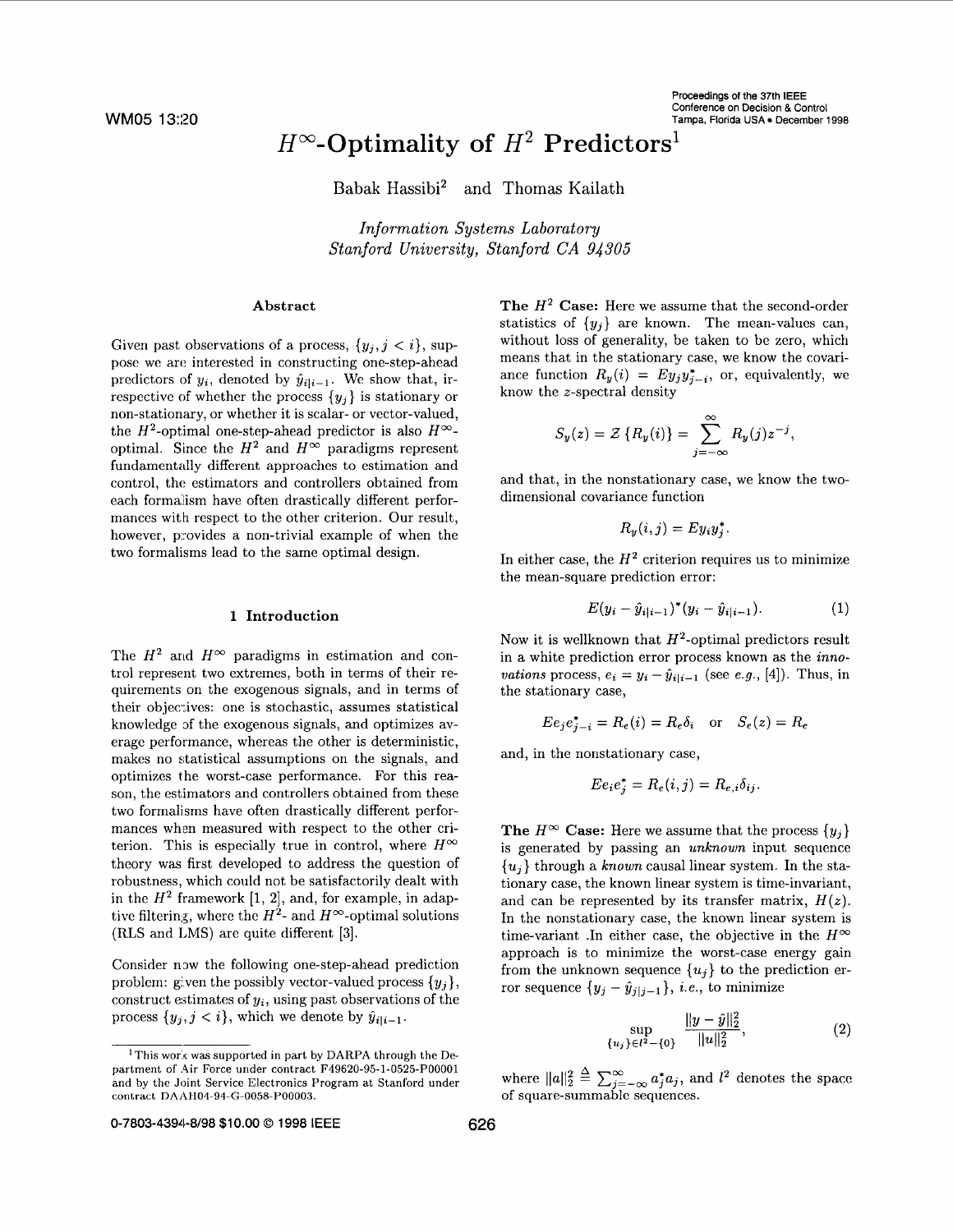The maximum energy gain in **(2)** can be regarded as the (squared)  $l^2$ -induced norm (or the (squared)  $H^{\infty}$  norm) of the transfer operator,  $\mathcal{T}_{\mathcal{K}}$ , that maps the unknown input  $\{u_j\}$  to the prediction error sequence  $\{y_j - \hat{y}_{j|j-1}\}.$ In the time-invariant case,  $\mathcal{T}_K$  has a transfer matrix representation,  $T_K(z)$ , and

$$
\sup_{\{u_j\}\in l^2-\{0\}}\frac{\|y-\hat{y}\|_2^2}{\|u\|_2^2}=\sup_{\omega\in[0,2\pi]}\bar{\sigma}\left(T_K(e^{j\omega})T_K^*(e^{j\omega})\right),\,
$$

whereas in the time-invariant case  $\mathcal{T}_k$  can be represented by a (block) lower triangular matrix, and

$$
\sup_{\{u_j\}\in l^2-\{0\}}\frac{\|y-\hat{y}\|_2^2}{\|u\|_2^2}=\bar{\sigma}\left(\mathcal{T}_{\mathcal{K}}\mathcal{T}_{\mathcal{K}}^*\right),\,
$$

where  $\bar{\sigma}(\cdot)$  represents the maximum singular value.

The  $H^2$  and  $H^{\infty}$  approaches can be related in the following fashion: rather than assuming that the the process  $\{y_i\}$  is a zero-mean stochastic process with known covariance function, we can equivalently assume that  ${y_i}$  is generated by passing an unknown zero-mean unit, variance process  $\{u_i\}$  through a known causal linear system. In this framework the known covariance function of  $\{y_j\}$  is determined by the linear system that generates  $\{y_j\}$  from  $\{u_j\}$ . The mean-square-error (1), in the stationary case, is then given by

$$
\frac{1}{2\pi} \int_0^{2\pi} \operatorname{trace} \left[ T_K(e^{j\omega}) T_K^*(e^{j\omega}) \right] d\omega,
$$

and, in the (finite-horizon) non-stationary case,

$$
E\left[\sum_{i=0}^N (y_i - \hat{y}_{i|i-1})^*(y_i - \hat{y}_{i|i-1})\right] = \text{trace}(\mathcal{T}_{\mathcal{K}}\mathcal{T}_{\mathcal{K}}^*)\,.
$$

The fact that  $H^2$ -optimal one-step predictors result in white prediction errors, means that the resulting  $H^2$ optimal transfer operator  $\mathcal{T}_{K_2} \mathcal{T}_{K_2}^*$  is (block) diagonal. Thus, in the stationary case,

$$
T_{K_2}(e^{j\omega})T^*_{K_2}(e^{j\omega})=R_e,
$$

and in the (finite-horizon) non-stationary case,

$$
\mathcal{T}_{\mathcal{K}_2}\mathcal{T}_{\mathcal{K}_2}^* = R_{e,0} \oplus R_{e,1} \oplus \ldots \oplus R_{e,N}.
$$

This, of course, implies that, in the stationary case, the (squared)  $H^{\infty}$  norm of the  $H^2$ -optimal predictor is

$$
\sup_{\omega \in [0,2\pi]} \bar{\sigma} \left( T_{K_2}(e^{j\omega}) T^*_{K_2}(e^{j\omega}) \right) = \bar{\sigma} \left( R_e \right),
$$

since the error-spectrum  $T_{K_2}(e^{j\omega})T_{K_2}^*(e^{j\omega})$  is frequency independent, and in the non-stationary case,

$$
\bar{\sigma}\left(\mathcal{T}_{\mathcal{K}_2}\mathcal{T}_{\mathcal{K}_2}^*\right)=\max_{i=0,\ldots,N}\bar{\sigma}\left(R_{e,i}\right),
$$

since the error covariance  $\mathcal{T}_{K_2} \mathcal{T}_{K_2}^*$  is (block) diagonal.

**Scalar Stationary Processes:** When **{yj}** is a scalar stationary process, the error spectrum  $T_{K_2}(e^{j\omega})T_{K_2}^*(e^{j\omega}) = R_e$  is *flat*, since  $R_e$  is a scalar. Further reflection on this fact shows that the  $H^2$ optimal predictor for a scalar stationary process must also be  $H^{\infty}$ -optimal. To this end, suppose that it is not  $H^{\infty}$ -optimal. Then there exists a predictor for which

$$
\sup_{\omega \in [0,2\pi]} T_K(e^{j\omega}) T^*_K(e^{j\omega}) < R_\epsilon.
$$

But this clearly violates the  $H^2$ -optimality, since

But this clearly violates the 
$$
H^2
$$
-optimality, since  
\n
$$
\int_0^{2\pi} T_K(e^{j\omega}) T_K^*(e^{j\omega}) d\omega < \int_0^{2\pi} R_e d\omega
$$
\n
$$
= \int_0^{2\pi} T_{K_2}(e^{j\omega}) T_{K_2}^*(e^{j\omega}) d\omega.
$$

[More intuitively, in the scalar case  $H^{\infty}$ -optimal predictors minimize the *peak value* of  $|T_K(e^{j\omega})|^2$ , whereas  $H^2$ optimal predictors minimize the area under *the* curve of  $|T_K(e^{j\omega})|^2$ . Clearly, if  $|T_{K_2}(e^{j\omega})|^2$  is flat it is not possible to reduce its peak without further reducing its area under the curve.]

**Vector-Valued and Nonstationary Processes:**  Unfortunately, the above simple argument cannot be extended to such processes. In the vectorvalued case, since  $R_e$  is a matrix, rather than a scalar, it is not clear whether it possible to reduce  $\sup_{\omega \in [0, 2\pi]} \bar{\sigma}(T_K(e^{j\omega}))$  beyond  $\bar{\sigma}(R_e)$ , without having to reduce  $\frac{1}{2\pi} \int_0^{2\pi} \text{trace} \left[ T_K(e^{j\omega}) T_K^*(e^{j\omega}) \right] d\omega$  beyond  $\frac{1}{2\pi} \int_0^{2\pi} \text{trace} [R_e] d\omega$ .

In the non-stationary case the situation is even more confounded, since we must check whether it is possible to reduce  $\bar{\sigma}$  ( $\mathcal{T}_{\mathcal{K}} \mathcal{T}_{\mathcal{K}}^*$ ) beyond max<sub>i=0,...</sub>,v  $\bar{\sigma}$  ( $R_{e,i}$ ) without having to reduce trace  $(\mathcal{T}_{K} \mathcal{T}_{K}^{*})$  beyond  $\sum_{i=0}^{N} \text{trace}[R_{e,i}]$ .

Thus the question of whether the  $H^{\infty}$ -optimality of  $H^2$ predictors extends to such more general processes still remains. In the next sections we shall answer this question in the affirmative. However, to do so, we will need to delve more deeply into  $H^{\infty}$  theory, and especially into the structure of  $H^{\infty}$ -optimal solutions [5, 6, 7].

#### **2 The Stationary Case**

**A** general estimation problem, in the stationary case, is shown in Fig. 2, where  $\{u_i \in \mathcal{C}^m\}$  is an unknown input sequence,  $\{v_i \in \mathcal{C}^p\}$  is an unknown additive disturbance sequence,  $\{y_i \in C^p\}$  is a known measurement sequence, and  $H(z)$  and  $L(z)$  are known causal and stable linear time-invariant systems. The goal is to construct the linear time-invariant  $K(z)$  (called the estimator) to estimate the unobservable desired sequence  ${s_i \in C^q}$  from the observations  ${y_i}$ . The estimates are denoted by  $\{\hat{s}_i\}.$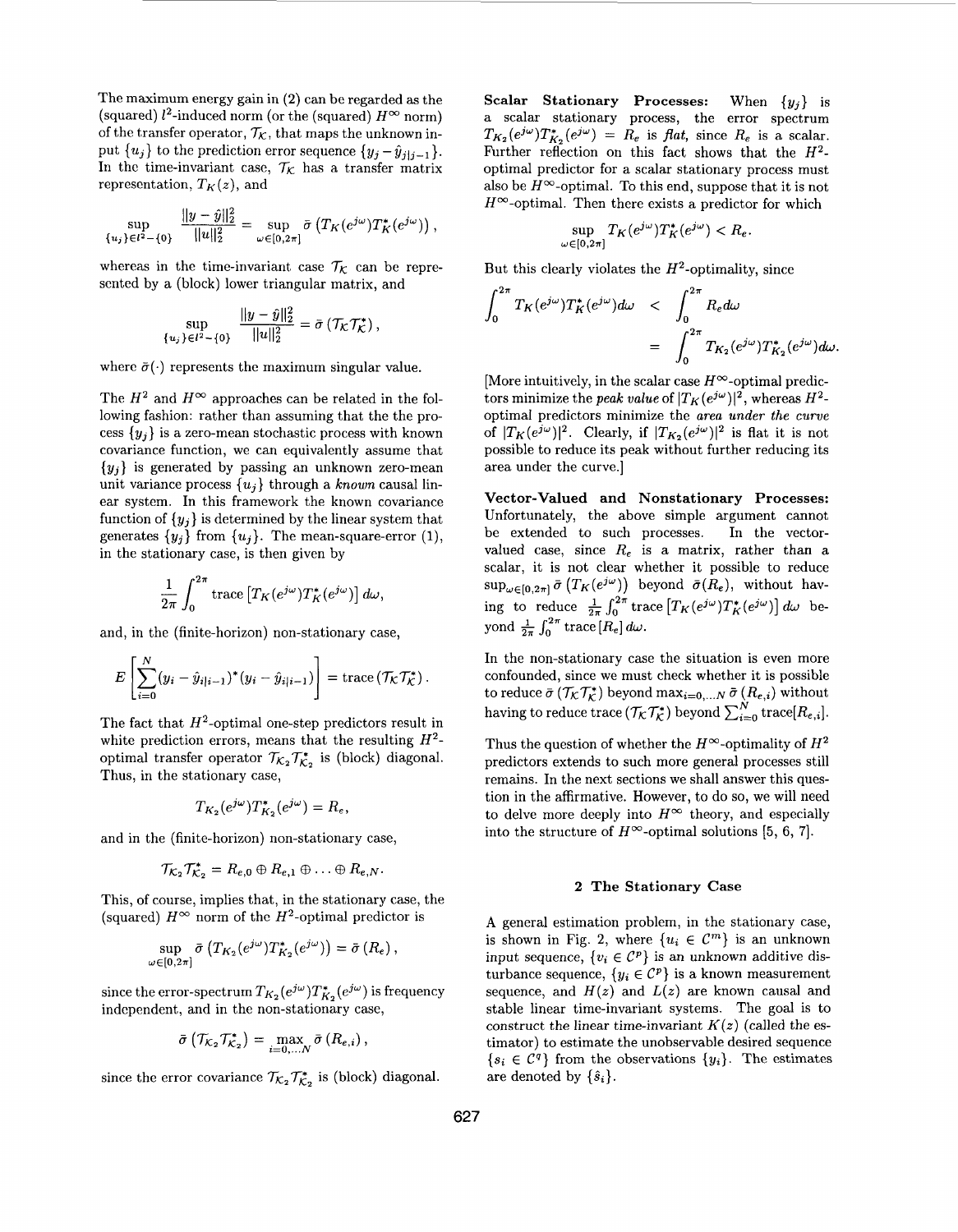

**Figure 1: A** stationary estimation problem.

The behavior of any estimator  $K(z)$  can be captured by the induced transfer matrix, say  $T_K(z)$ , that maps the unknown disturbances  $\{u_i\}$  and  $\{R^{-1/2}v_i\}$ , where  $R=$  $R^{1/2}R^{*/2} > 0$  is a weighting matrix, to the estimation errors  $\{s_i - \hat{s}_i\}$ . Now using Fig. 2, we readily see

$$
T_K(z) = \left[ L(z) - K(z)H(z) - K(z)R^{1/2} \right].
$$

In  $H^{\infty}$  estimation the goal is to choose  $K(z)$  to minimize the  $H^{\infty}$  norm of  $T_K(z)$ .

# **Problem 1. (Optimal**  $H^{\infty}$  **Estimation Problem)** *Find a causal estimator K(z) that achieves*

$$
\inf_{K(z)} \|T_K(z)\|_{\infty} \stackrel{\Delta}{=} \gamma_{opt}.\tag{3}
$$

To give an expression for  $\gamma_{opt}$  we need to introduce some notation. To this end, note that the causal and stable  $H(z)$  and  $L(z)$  have the following Laurent series expansions, analytic on and outside the unit circle:

$$
H(z) = \sum_{j=0}^{\infty} H_j z^{-j}
$$
 and  $L(z) = \sum_{j=0}^{\infty} L_j z^{-j}$ .

Now the input-output mappings

$$
o_i = \sum_{j=0}^{\infty} H_j u_{i-j} \quad \text{and} \quad s_i = \sum_{j=0}^{\infty} L_j u_{i-j}
$$

can be written in matrix notation as

$$
\left[\begin{array}{c}\n\vdots \\
o_{-1} \\
o_0 \\
\vdots \\
o\n\end{array}\right]=\left[\begin{array}{c}\n\vdots \\
\vdots \\
\vdots \\
\vdots \\
\vdots \\
o\n\end{array}\right.\n\left[\begin{array}{c}\n\vdots \\
\vdots \\
\vdots \\
\vdots \\
\vdots \\
\vdots\n\end{array}\right]\n\left[\begin{array}{c}\n\vdots \\
u_{-1} \\
u_0 \\
u_1 \\
\vdots \\
\vdots\n\end{array}\right],
$$

with a similar expression  $s = \mathcal{L}u$ . If we further partition the input and output sequences  $\{u_j\}$  and  $\{o_j\}$  into the their past,  $u_{-} \triangleq \{u_i, i < 0\}$  and  $o_{-} \triangleq \{y_i, i < 0\}$ , and present and future,  $u_+ \triangleq \{u_i, i \geq 0\}$  and  $o_+ \triangleq$  $\{y_i, i \geq 0\}$ , components, the operator H is also partitioned as follows:

$$
\mathcal{H} = \left[ \begin{array}{c|c} \mathcal{H}_- & 0 \\ \hline \mathcal{H}_H & \mathcal{H}_+ \end{array} \right],
$$

where, for example,

example,  
\n
$$
\mathcal{H}_{-} \stackrel{\Delta}{=} \begin{bmatrix} \ddots & & & \\ \ddots & H_{0} & & \\ \vdots & \ddots & H_{1} & H_{0} & \\ \vdots & \ddots & H_{2} & H_{1} & H_{0} \end{bmatrix}.
$$
\n\nAsof  $C$ :

\n
$$
\mathcal{L} = \begin{bmatrix} \mathcal{L}_{-} & 0 \\ \hline \mathcal{L}_{H} & \mathcal{L}_{+} \end{bmatrix}
$$
\nors  $\mathcal{H}_{-}$  and  $\mathcal{L}_{-}$  map past inputs to past

\nby  $C$  and  $C$  are called *T*enerators, whereas the

Similarly, also for  $\mathcal{L}$ :

$$
\mathcal{L} = \left[ \begin{array}{c|c} \mathcal{L}_{-} & 0 \\ \hline \mathcal{L}_{H} & \mathcal{L}_{+} \end{array} \right]
$$

The operators  $\mathcal{H}_-$  and  $\mathcal{L}_-$  map past inputs to past. outputs, and are called *Toeplitz* operators, whereas the original doubly-infinite operators  $H$  and  $L$  are referred to as *Laurent* operators.

With these definitions, we have the following result,.

**Theorem 1 (Optimal**  $H^{\infty}$  **Norm)** *The optimal*  $H^{\infty}$  *norm for Problem 1 is given by* 

$$
\gamma_{opt}^2 = \bar{\sigma} \left( \mathcal{L}_-(I + \mathcal{H}_-^* \mathcal{R}_-^{-1} \mathcal{H}_-)^{-1} \mathcal{L}_-^* \right) \tag{4}
$$
  
=  $\bar{\sigma} \left( \mathcal{L}_- \mathcal{L}_-^* - \mathcal{L}_- \mathcal{H}_-^* (\mathcal{R}_- + \mathcal{H}_- \mathcal{H}_-^*)^{-1} \mathcal{H}_- \mathcal{L}_-^* \right),$ 

*where we have defined*  $\mathcal{R}_{-} = \ldots \oplus R \oplus R$ .

**Proof:** For a proof, see [7, 8].

Note that formula (4) gives an expression for  $\gamma_{opt}$  in terms of the maximum singular value (or maximum spectral radius) of a certain combination of the Toeplitz operators,  $\mathcal{H}_-$  and  $\mathcal{L}_-$ . However, it can be shown that the operator  $\mathcal{L}((I + \mathcal{H}_{-}^{*}\mathcal{R}_{-}^{-1}\mathcal{H}_{-})^{-1}\mathcal{L}_{-}^{*}$  is *not* in general Toeplitz, so that, except for some special cases, explicit frequency domain formulae for  $\gamma_{opt}$  cannot be found. However, expression **(4)** will indeed allow us to demonstrate that  $H^2$  predictors are  $H^{\infty}$ -optimal.

Finally, we should remark that the second of the two formulae in **(4)** does not require the invertibility of *R,*  and so will be the main formula used in our proof.

## **2.1 One-Step-Ahead Prediction**

The one-step-ahead prediction problem, in the stationary case, is depicted in Fig. 2.1. Here  $H(z)$  is a  $p \times m$ causal and stable transfer matrix that generates the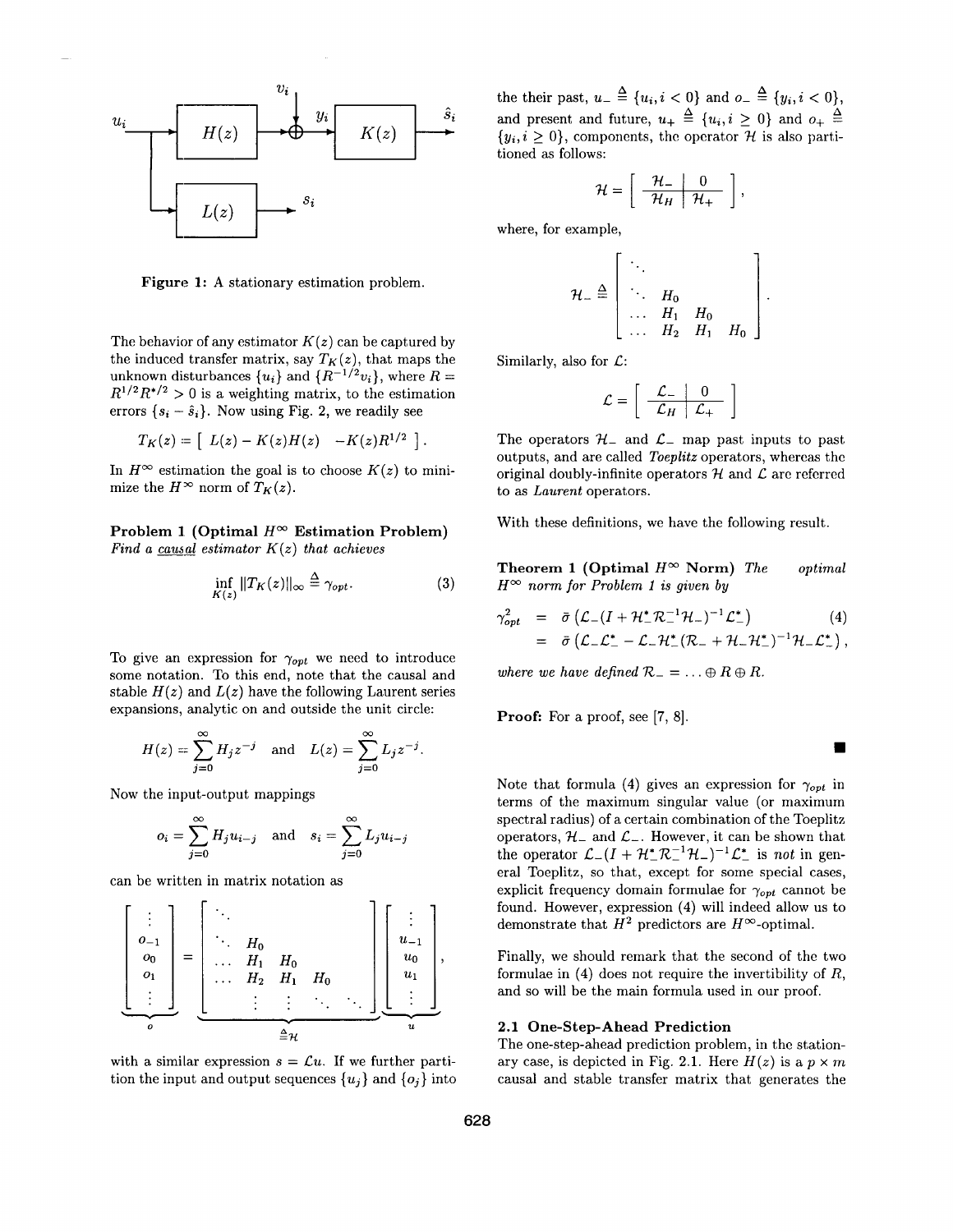process  $\{y_j\}$ . The transfer matrix  $z^{-1}H(z)$  clearly generates  $\{y_{j-1}\}$ . Thus the prediction problem becomes a special case of the estimation problem **(3)** with

$$
L(z) \to H(z) \quad , \quad H(z) \to z^{-1}H(z)
$$

and with  $R = 0$ , since there is no additive disturbance  $\{v_i\}$  and so no penalty on the second block of  $T_K(z)$ .



**Figure 2:** The stationary prediction problem.

Thus in the operator domain:

$$
\mathcal{L}_{-} \to \mathcal{H}_{-} \quad \text{and} \quad \mathcal{H}_{-} \to \mathcal{Z}_{p} \mathcal{H}_{-}
$$

where  $\mathcal{Z}_p$  is the block lower triangular shift matrix,

$$
\mathcal{Z}_p \stackrel{\Delta}{=} \left[ \begin{array}{ccc} \ddots & & \\ \ddots & 0 & & \\ \cdots & I_p & 0 & \\ \cdots & 0 & I_p & 0 \end{array} \right].
$$

Moreover, we should note that  $\mathcal{Z}_p$  "commutes" with lower triangular Topelitz operators in the following sense:

$$
\mathcal{Z}_p\mathcal{H}_-=\mathcal{H}_-\mathcal{Z}_m.
$$

Finally, we will also use the relations

$$
\mathcal{Z}_p \mathcal{Z}_p^* = I
$$
 and  $\mathcal{Z}_p^* \mathcal{Z}_p = \begin{bmatrix} I & 0 \\ 0 & 0_{p \times p} \end{bmatrix}$ .

We thus have the following result, which clearly shows the  $H^\infty$ -optimality of  $H^2$  predictors for stationary processes.

**Theorem 2 (Hw-Optimal Predictor)** *The mal*  $H^{\infty}$  *norm for the problem opti-*

 $\inf_{\text{causal } K(\cdot)} \left\| \left[ H(z) - K(z)z^{-1}H(z) \quad 0 \right] \right\|_{\infty} \stackrel{\Delta}{=} \gamma_{opt}$ 

*is given by* 

$$
\gamma_{opt}^2 = \bar{\sigma}(R_e), \qquad (5)
$$

*where Re, the "innovations variance" is found from the canonical spectral factorization,* 

$$
H(z)H^*(z^{-*}) = M(z)R_e M^*(z^{-*}), \tag{6}
$$

with  $M(z)$  monic  $(M(\infty) = I_p)$  and  $M(z)$  and  $M^{-1}(z)$ *analytic in*  $|z| \geq 1$ .

**Proof:** The most straightforward proof is to compute  $\gamma_{\text{opt}}$  using (4). Since here  $R = 0$ , we shall use the second formula. Thus,

$$
\gamma_{opt}^2 = \bar{\sigma} \left[ \mathcal{H}_- \mathcal{H}_-^* - \mathcal{H}_- \mathcal{H}_-^* \mathcal{Z}_p^* (0 + \mathcal{Z}_p \mathcal{H}_- \mathcal{H}_-^* \mathcal{Z}_p)^{-1} \mathcal{Z}_p \mathcal{H}_- \mathcal{H}_-^* \right]
$$
  
\n
$$
= \bar{\sigma} \left[ \mathcal{H}_- \mathcal{H}_-^* - \mathcal{H}_- \mathcal{H}_-^* \mathcal{Z}_p^* \left( \mathcal{H}_- \mathcal{Z}_m \mathcal{Z}_m^* \mathcal{H}_-^* \right)^{-1} \mathcal{Z}_p^* \mathcal{H}_- \mathcal{H}_-^* \right]
$$
  
\n
$$
= \bar{\sigma} \left[ \mathcal{H}_- \mathcal{H}_-^* - \mathcal{H}_- \mathcal{H}_-^* \mathcal{Z}_p^* \left( \mathcal{H}_- \mathcal{H}_-^* \right)^{-1} \mathcal{Z}_p^* \mathcal{H}_- \mathcal{H}_-^* \right].
$$

To compute  $(\mathcal{H} - \mathcal{H}_{-}^{*})^{-1}$ , let us write the canonical spectral factorization (6) in operator form as

$$
\frac{1}{2}p_{t} = \bar{\sigma} \left[ \mathcal{H} - \mathcal{H}_{-}^{*} - \mathcal{H}_{-} \mathcal{H}_{-}^{*} \mathcal{Z}_{p}^{*} (0 + \mathcal{Z}_{p} \mathcal{H}_{-} \mathcal{H}_{-}^{*} \mathcal{Z}_{p})^{-1} \mathcal{Z}_{p} \mathcal{H}_{-} \mathcal{H}_{-}^{*} \right]
$$
\n
$$
= \bar{\sigma} \left[ \mathcal{H} - \mathcal{H}_{-}^{*} - \mathcal{H}_{-} \mathcal{H}_{-}^{*} \mathcal{Z}_{p}^{*} (\mathcal{H}_{-} \mathcal{Z}_{m} \mathcal{Z}_{m}^{*} \mathcal{H}_{-}^{*})^{-1} \mathcal{Z}_{p}^{*} \mathcal{H}_{-} \mathcal{H}_{-}^{*} \right]
$$
\n
$$
= \bar{\sigma} \left[ \mathcal{H} - \mathcal{H}_{-}^{*} - \mathcal{H}_{-} \mathcal{H}_{-}^{*} \mathcal{Z}_{p}^{*} (\mathcal{H}_{-} \mathcal{H}_{-}^{*})^{-1} \mathcal{Z}_{p}^{*} \mathcal{H}_{-} \mathcal{H}_{-}^{*} \right]
$$
\n
$$
\text{is a complete (} \mathcal{H}_{-} \mathcal{H}_{-}^{*} \mathcal{H}_{-}^{*} \mathcal{H}_{-}^{*} \mathcal{H}_{-}^{*} \mathcal{H}_{-}^{*} \mathcal{H}_{-}^{*} \mathcal{H}_{-}^{*} \mathcal{H}_{-}^{*} \mathcal{H}_{-}^{*} \mathcal{H}_{+}^{*} \mathcal{H}_{+}^{*} \mathcal{H}_{+}^{*} \mathcal{H}_{+}^{*} \mathcal{H}_{+}^{*} \mathcal{H}_{+}^{*} \mathcal{H}_{+}^{*} \mathcal{H}_{+}^{*} \mathcal{H}_{+}^{*} \mathcal{H}_{+}^{*} \mathcal{H}_{+}^{*} \mathcal{H}_{+}^{*} \mathcal{H}_{+}^{*} \mathcal{H}_{+}^{*} \mathcal{H}_{+}^{*} \mathcal{H}_{+}^{*} \mathcal{H}_{+}^{*} \mathcal{H}_{+}^{*} \mathcal{H}_{+}^{*} \mathcal{H}_{+}^{*} \mathcal{H}_{+}^{*} \mathcal
$$

so that

$$
\mathcal{M}_-\mathcal{R}_{e-}\mathcal{M}_-^*=\mathcal{H}_-\mathcal{H}_-^*.
$$

Moreover,  $M_{-}$  is invertible, since M is causally invertible and

$$
\mathcal{M}^{-1} = \left[ \begin{array}{c|c} \mathcal{M}_-^{-1} & 0 \\ \hline -\mathcal{M}_+^{-1} \mathcal{M}_H \mathcal{M}_-^{-1} & \mathcal{M}_+^{-1} \end{array} \right]
$$

Thus, defining  $\Delta_- = \mathcal{M}_- \mathcal{R}_{e-}^{1/2}$ , so that  $\Delta_-$  is invertible and  $\Delta_{-}\Delta_{-}^{*}=\mathcal{H}_{-}\mathcal{H}_{-}^{*}$ , we may write

$$
\gamma_{opt}^2 = \bar{\sigma} \left[ \Delta_- \Delta_-^* - \Delta_- \Delta_-^* \mathcal{Z}_p^* (\Delta_- \Delta_-^*)^{-1} \mathcal{Z}_p \Delta_- \Delta_-^* \right]
$$
  
\n
$$
= \bar{\sigma} \left[ \Delta_- \Delta_-^* - \Delta_- \mathcal{Z}_p^* \Delta_-^* \Delta_-^{-*} \Delta_-^{-1} \Delta_- \mathcal{Z}_p \Delta_-^* \right]
$$
  
\n
$$
= \bar{\sigma} \left[ \Delta_- \Delta_-^* - \Delta_- \mathcal{Z}_p^* \mathcal{Z}_p \Delta_-^* \right]
$$
  
\n
$$
= \bar{\sigma} \left[ \Delta_- \left( I - \mathcal{Z}_p^* \mathcal{Z}_p \right) \Delta_-^* \right]
$$
  
\n
$$
= \bar{\sigma} \left[ \Delta_- \left[ \begin{array}{cc} 0 & 0 \\ 0 & I_p \end{array} \right] \Delta_-^* \right]
$$
  
\n
$$
= \bar{\sigma} \left[ \begin{array}{cc} 0 & 0 \\ 0 & \Delta_0 \Delta_0^* \end{array} \right]
$$
  
\n
$$
= \bar{\sigma} \left( \Delta_0 \Delta_0^* \right)
$$

where

$$
\Delta_{-} = \left[\begin{array}{cccc} \ddots & & & \\ \ddots & \Delta_{0} & & \\ \dots & \Delta_{1} & \Delta_{0} & \\ \dots & \Delta_{2} & \Delta_{1} & \Delta_{0} \end{array}\right].
$$

But  $\Delta(z) = M(z)R_e^{1/2}$ , so that

$$
(\Delta_0 + \Delta_1 z^{-1} + ...) = (I + M_1 z^{-1} + ...) R_e^{1/2},
$$

since  $M(z)$  is monic. Thus  $\Delta_0 = R_e^{1/2}$  and

$$
\gamma_{opt}^2 = \bar{\sigma}(R_e) ,
$$

which is the desired result,.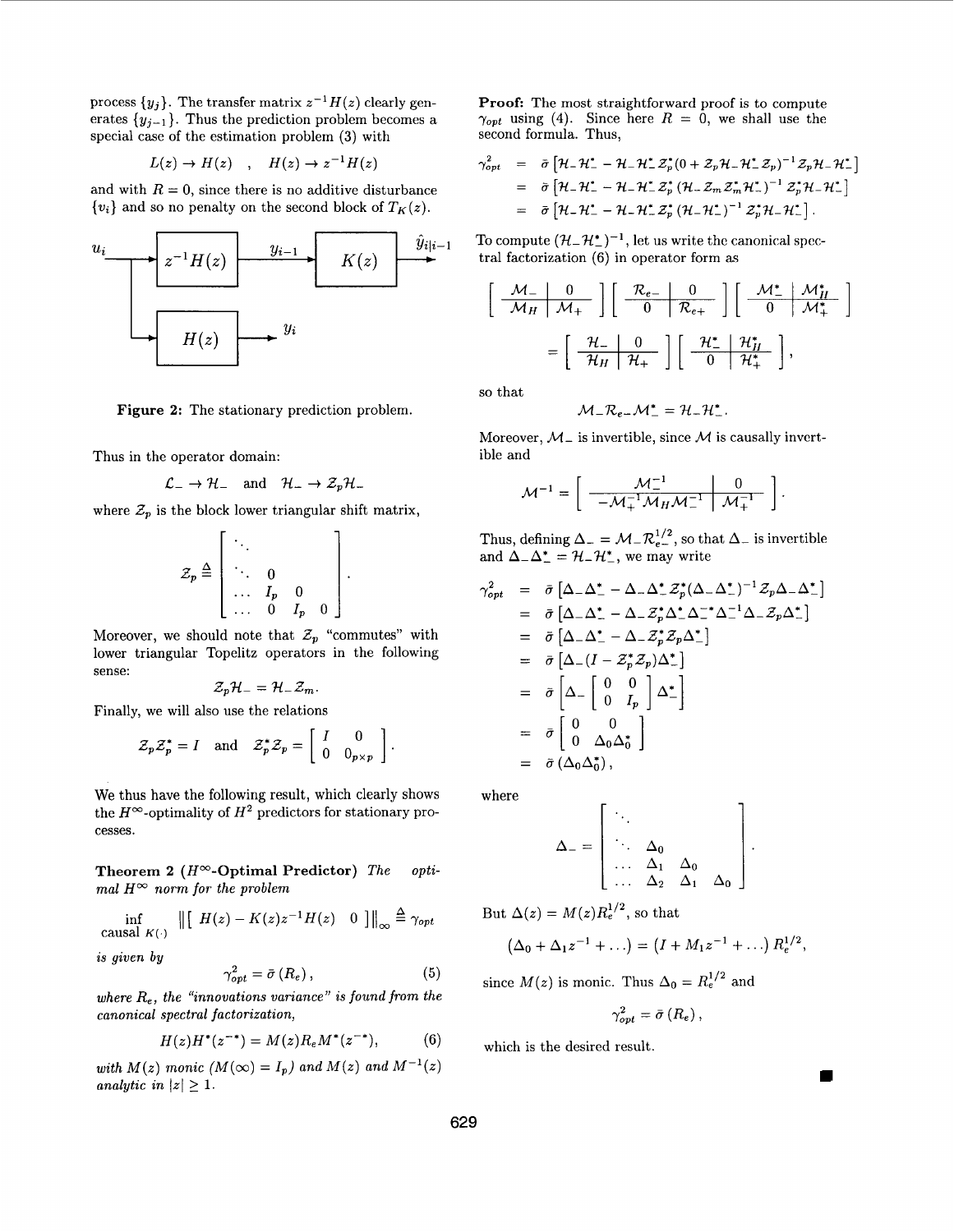#### **3 The Non-Stationary Case**

**A** general estimation problem, in the finite-horizon nonstationary case, is shown in Fig. **3.** Here, once again,  ${u_i \in \mathcal{C}^m}_{i=0}^N$  is an unknown input sequence,  ${v_i \in C^p}_{i=0}^{N}$  is an unknown additive disturbance sequence,  $\{y_i \in C^p\}_{i=0}^N$  is a known measurement sequence, and  $H$  and  $\overrightarrow{L}$  are known causal linear timevariant systems, that map their respective inputs to outputs according to the rules

$$
\left[\begin{array}{c} o_0 \\ o_1 \\ \vdots \\ o_N \end{array}\right] = \left[\begin{array}{cccc} H_{0,0} & & & \\ H_{1,0} & H_{1,1} & & \\ \vdots & \ddots & \ddots & \\ H_{N,0} & \dots & H_{N,N-1} & H_{N,N} \end{array}\right] \left[\begin{array}{c} u_0 \\ u_1 \\ \vdots \\ u_N \end{array}\right],
$$

and, similarly,  $s = \mathcal{L}y$ . The goal is to construct a causal linear time-variant estimator,  $K$ , to estimate the unobservable desired sequence  $\{s_i \in \mathcal{C}^q\}_{i=0}^N$  from the observations  $\{y_i\}$ . The estimates are denoted by  $\{\hat{s}_i\}$ .



**Figure 3: A** non-stationary estimation problem.

**As** in the stationary case, the behavior of any estimator  $K$  can be captured by the induced transfer operator, say  $\mathcal{T}_{\mathcal{K}}$ , that maps the unknown disturbances  $\{u_i\}$  and  ${R_i^{-1/2}v_i}$ , where  $R_i = R_i^{1/2}R_i^{*/2} > 0$  is a weighting matrix, to the estimation errors  $\{s_i - \hat{s}_i\}$ . Using Fig. 3, it is straightforward to see that

$$
\mathcal{T}_{\mathcal{K}} = \left[ \begin{array}{cc} \mathcal{L} - \mathcal{K} \mathcal{H} & -\mathcal{K} \mathcal{R} \end{array} \right],
$$

where we have defined  $\mathcal{R} = R_0 \oplus R_1 \oplus \ldots \oplus R_N$ . We thus have the following problem.

# **Problem 2 (Nonstationary**  $H^{\infty}$  **Estimation)**

*Find a causal estimator K that achieves* 

$$
\inf_{causal \ K} \bar{\sigma} \left( \mathcal{T}_{\mathcal{K}} \right) \stackrel{\Delta}{=} \gamma_{opt}. \tag{7}
$$

In order to give an expression for  $\gamma_{opt}$ , consider the following leading submatrices of  $H$ :

$$
\mathcal{H}_{-}^{(i)} \stackrel{\Delta}{=} \left[ \begin{array}{cccc} H_{0,0} & & & \\ H_{1,0} & H_{1,1} & & \\ \vdots & \ddots & \ddots & \\ H_{i,0} & \dots & H_{i,i-1} & H_{i,i} \end{array} \right],
$$

and similarly  $\mathcal{L}_{-}^{(i)}$  of  $\mathcal{L}$ , for  $i = 0, 1, \ldots N$ . Note that  $\mathcal{H}^{(N)} = \mathcal{H}$  and  $\mathcal{L}^{(N)} = \mathcal{L}$ .

**Theorem 3 (Optimal**  $H^{\infty}$  **Norm)** *The optimal*  $H^{\infty}$  *norm for Problem 2 is given by* 

$$
\gamma_{opt}^2 = \max_{i=0,1,...N} \bar{\sigma} \left( \mathcal{L}_{-}^{(i)} \left( I + \mathcal{H}_{-}^{(i)*} (\mathcal{R}_{-}^{(i)})^{-1} \mathcal{H}_{-}^{(i)} \right)^{-1} \mathcal{L}_{-}^{(i)*} \right)
$$
  

$$
= \max_{i=0,1,...N} \bar{\sigma} \left( \mathcal{L}_{-}^{(i)} \mathcal{L}_{-}^{(i)*} - \mathcal{L}_{-}^{(i)} \mathcal{H}_{-}^{(i)*} (\mathcal{R}_{-}^{(i)} + \mathcal{H}_{-}^{(i)} \mathcal{H}_{-}^{(i)*})^{-1} \mathcal{H}_{-}^{(i)} \mathcal{L}_{-}^{(i)*} \right),
$$
(8)

where  $\mathcal{R}^{(i)} = R_0 \oplus R_1 \oplus \ldots \oplus R_i$ .

**Proof:** For the proof see [7, 8].

Note that the above result is the time-variant counterpart of Theorem 1, since in the stationary case  $\mathcal{L}$ and  $H$  are doubly-infinite Toeplitz matrices so that all their leading submatrices, at any time *i,* are equal to  $\mathcal{L}_-$  and  $\mathcal{H}_-$ . Therefore instead of computing the maximum singular values for various time instants, as in (8), we need only compute it once, as in **(4).** 

## **3.1 One-Step- Ahead Prediction**

The one-step-ahead prediction problem, in the nonstationary case, is depicted in Fig. 3.1. Here  $H$  is a causal linear system that generates the process  $\{y_j\}$ . The linear system  $\mathcal{Z}_p$  *H* generates  $\{y_{j-1}\}\$ , since  $\mathcal{Z}_p$  denotes the lower-triangular shift matrix,

$$
\mathcal{Z}_p \stackrel{\Delta}{=} \left[ \begin{array}{cccc} 0 & & & \\ I_p & 0 & & \\ \vdots & \ddots & \ddots & \\ 0 & \dots & I_p & 0 \end{array} \right].
$$

Thus the prediction problem becomes a special case of the estimation problem **(7)** with

$$
\mathcal{L} \to \mathcal{H} \quad , \quad \mathcal{H} \to \mathcal{Z}_p \mathcal{H}
$$

and with  $\mathcal{R} = 0$ .

Thus, the submatrices in Theorem **3** become:

 $\mathcal{L}_{-}^{(i)} \rightarrow \mathcal{H}_{-}^{(i)}$  and  $\mathcal{H}_{-}^{(i)} \rightarrow \mathcal{Z}_{n}^{(i)} \mathcal{H}_{-}^{(i)}$ .

Moreover, we should note that  $\mathcal{Z}_p^{(i)}$  "commutes" with lower triangular Toeplitz matrices in the following sense:

$$
\mathcal{Z}_p^{(i)}\mathcal{H}_-^{(i)}=\mathcal{H}_-^{(i)}\mathcal{Z}_m^{(i)}
$$

Finally, we will also use the relations

$$
\mathcal{Z}_p^{(i)}\mathcal{Z}_p^{(i)*} = I \quad \text{and} \quad \mathcal{Z}_p^{(i)*}\mathcal{Z}_p^{(i)} = \left[ \begin{array}{cc} I & 0 \\ 0 & 0_{p \times p} \end{array} \right].
$$